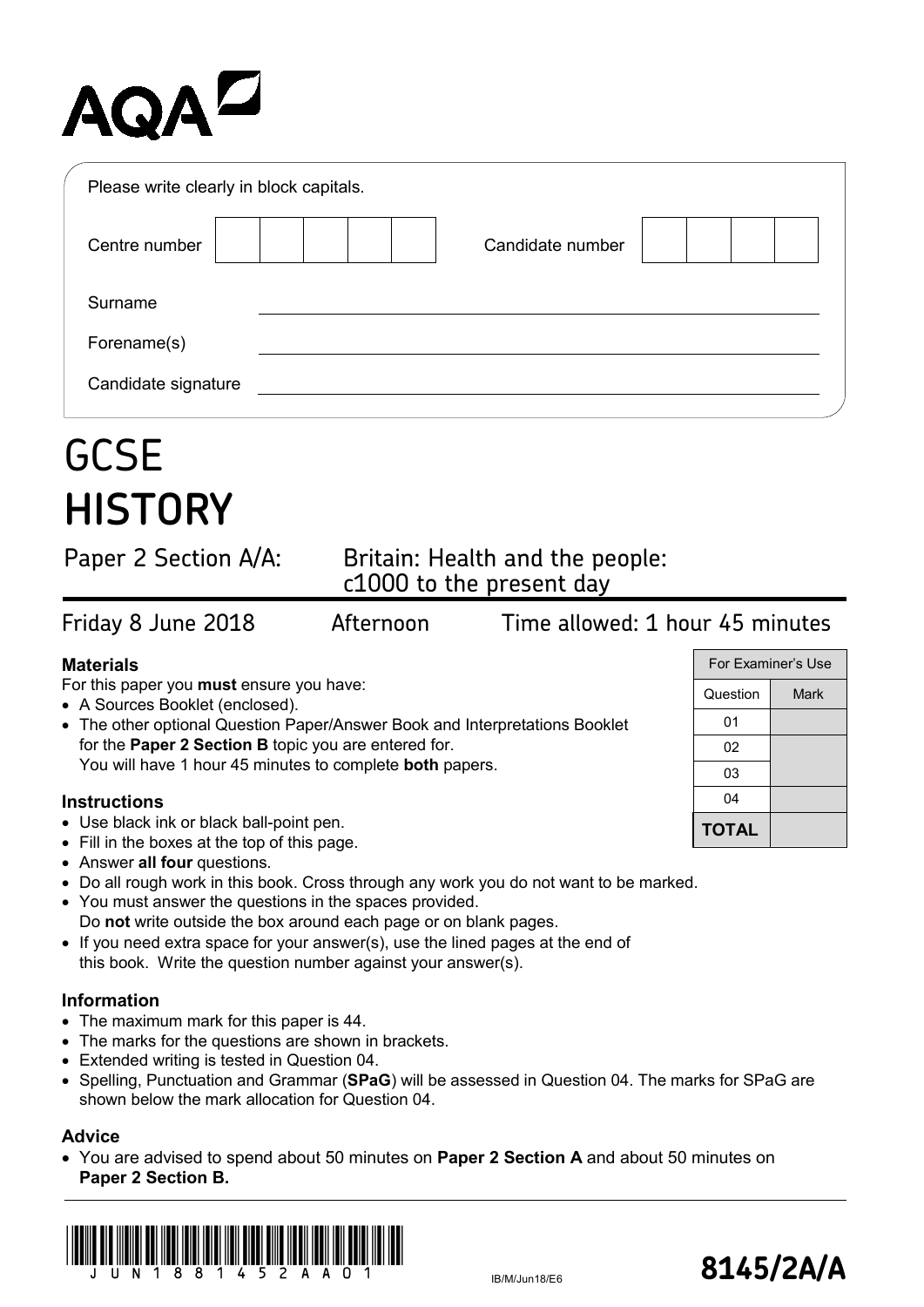|            | Answer all four questions.                                                         | Do not write<br>outside the<br>box |
|------------|------------------------------------------------------------------------------------|------------------------------------|
| $0 \mid 1$ | Study Source A in the Sources Booklet.                                             |                                    |
|            | How useful is Source A to an historian studying public health in the 19th century? |                                    |
|            | Explain your answer using Source A and your contextual knowledge.                  |                                    |
|            | [8 marks]                                                                          |                                    |
|            |                                                                                    |                                    |
|            |                                                                                    |                                    |
|            |                                                                                    |                                    |
|            |                                                                                    |                                    |
|            |                                                                                    |                                    |
|            |                                                                                    |                                    |
|            |                                                                                    |                                    |
|            |                                                                                    |                                    |
|            |                                                                                    |                                    |
|            |                                                                                    |                                    |
|            |                                                                                    |                                    |
|            |                                                                                    |                                    |
|            |                                                                                    |                                    |
|            |                                                                                    |                                    |
|            |                                                                                    |                                    |
|            |                                                                                    |                                    |
|            |                                                                                    |                                    |
|            |                                                                                    |                                    |
|            |                                                                                    |                                    |
|            |                                                                                    |                                    |
|            |                                                                                    |                                    |
|            |                                                                                    |                                    |
|            |                                                                                    |                                    |

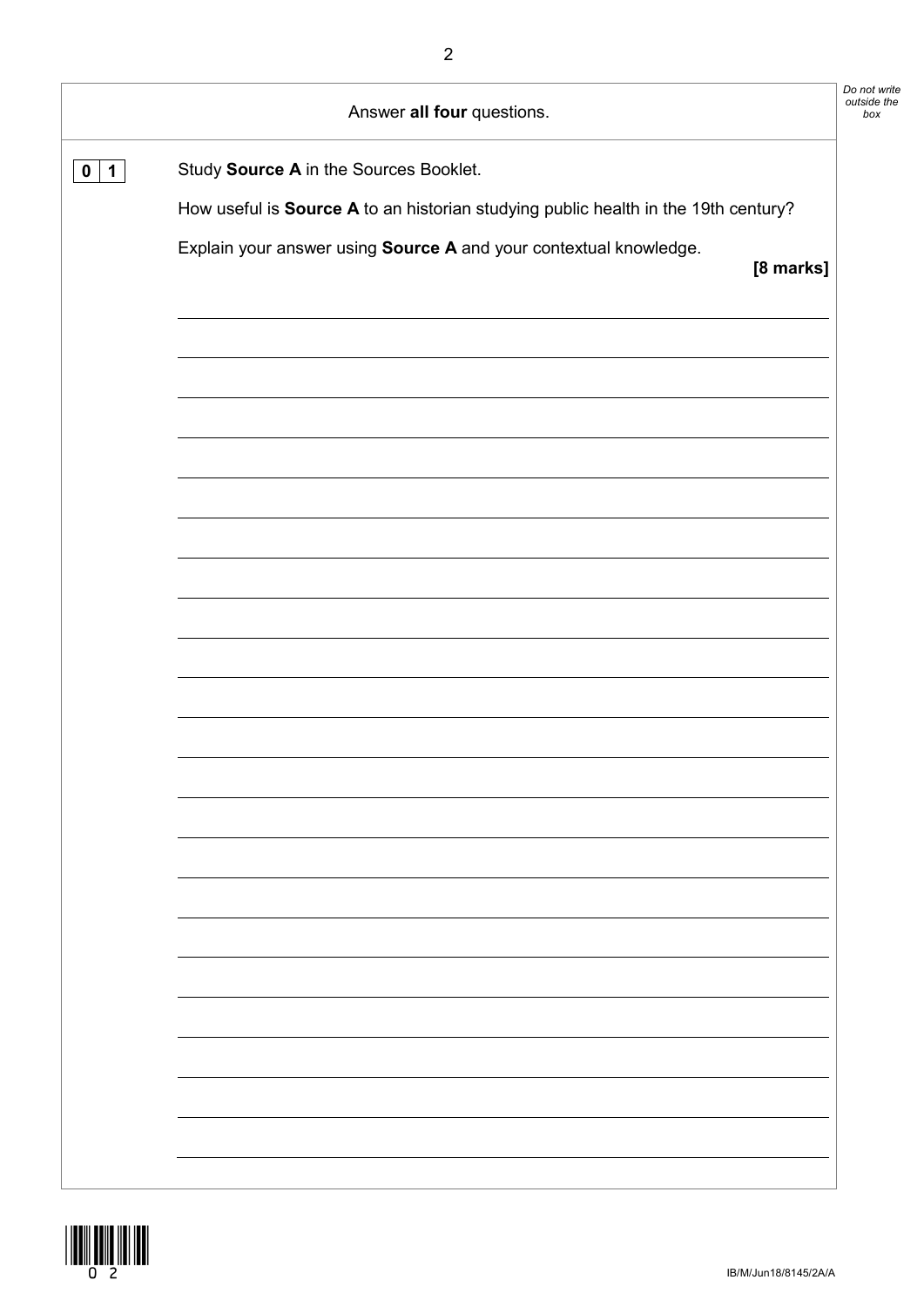|             | Do not write<br>outside the |
|-------------|-----------------------------|
|             | box                         |
|             |                             |
|             |                             |
|             |                             |
|             |                             |
|             |                             |
|             |                             |
|             |                             |
|             |                             |
|             |                             |
|             |                             |
|             |                             |
|             |                             |
|             |                             |
|             |                             |
|             |                             |
|             |                             |
|             |                             |
|             |                             |
|             |                             |
|             |                             |
|             |                             |
| Extra space |                             |
|             |                             |
|             |                             |
|             |                             |
|             |                             |
|             |                             |
|             |                             |
|             |                             |
|             |                             |
|             |                             |
|             |                             |
|             |                             |
|             |                             |
|             |                             |
|             |                             |
|             |                             |
|             | $\bf{8}$                    |
|             |                             |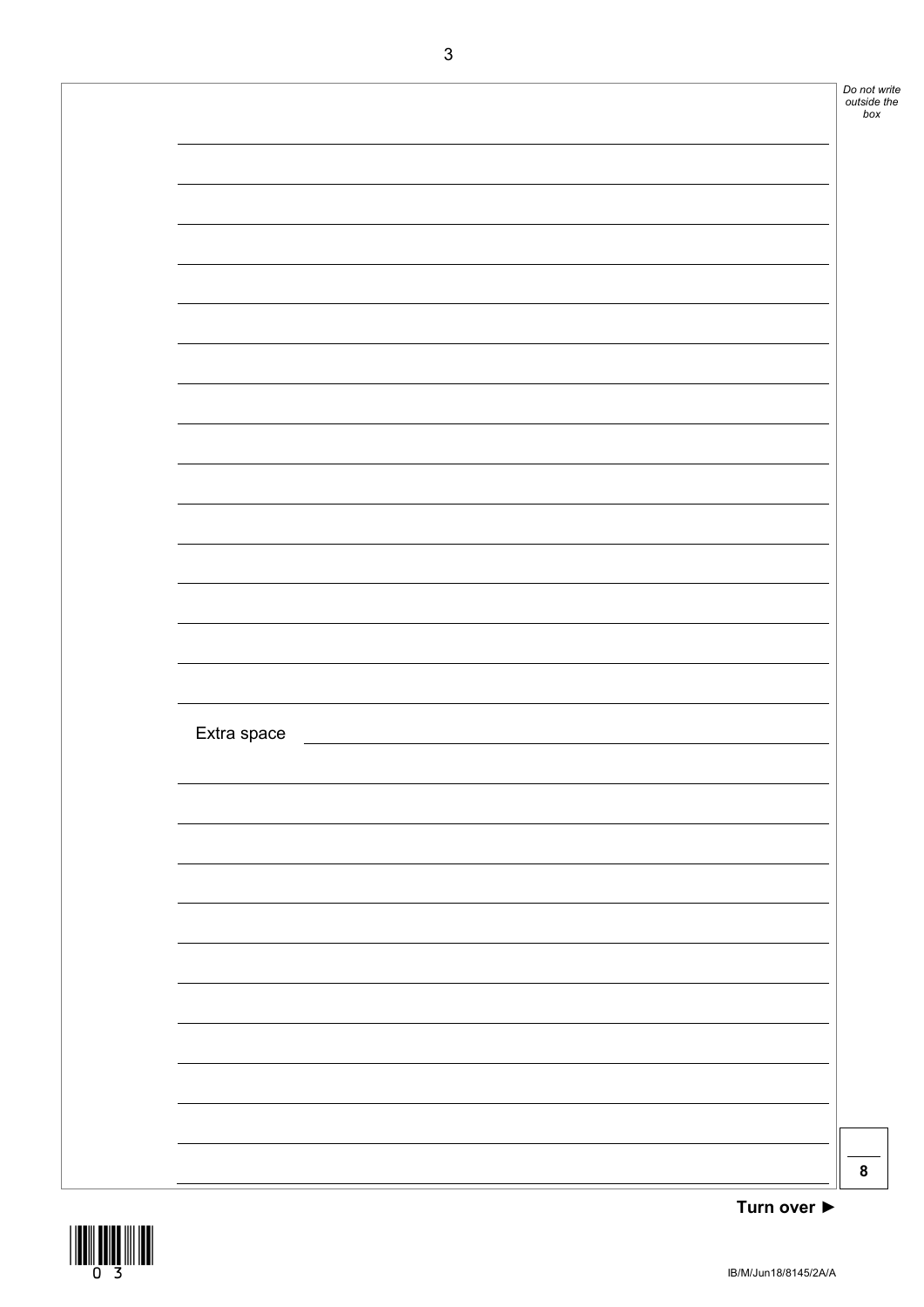| $\mathbf{2}$<br>$\mathbf 0$ | Explain the significance of Hippocratic and Galenic medicine after c1000 AD.<br>[8 marks] | Do not write<br>outside the<br>box |
|-----------------------------|-------------------------------------------------------------------------------------------|------------------------------------|
|                             |                                                                                           |                                    |
|                             |                                                                                           |                                    |
|                             |                                                                                           |                                    |
|                             |                                                                                           |                                    |
|                             |                                                                                           |                                    |
|                             |                                                                                           |                                    |
|                             |                                                                                           |                                    |
|                             |                                                                                           |                                    |
|                             |                                                                                           |                                    |
|                             |                                                                                           |                                    |
|                             |                                                                                           |                                    |
|                             |                                                                                           |                                    |
|                             |                                                                                           |                                    |
|                             |                                                                                           |                                    |
|                             |                                                                                           |                                    |
|                             |                                                                                           |                                    |
|                             |                                                                                           |                                    |
|                             |                                                                                           |                                    |

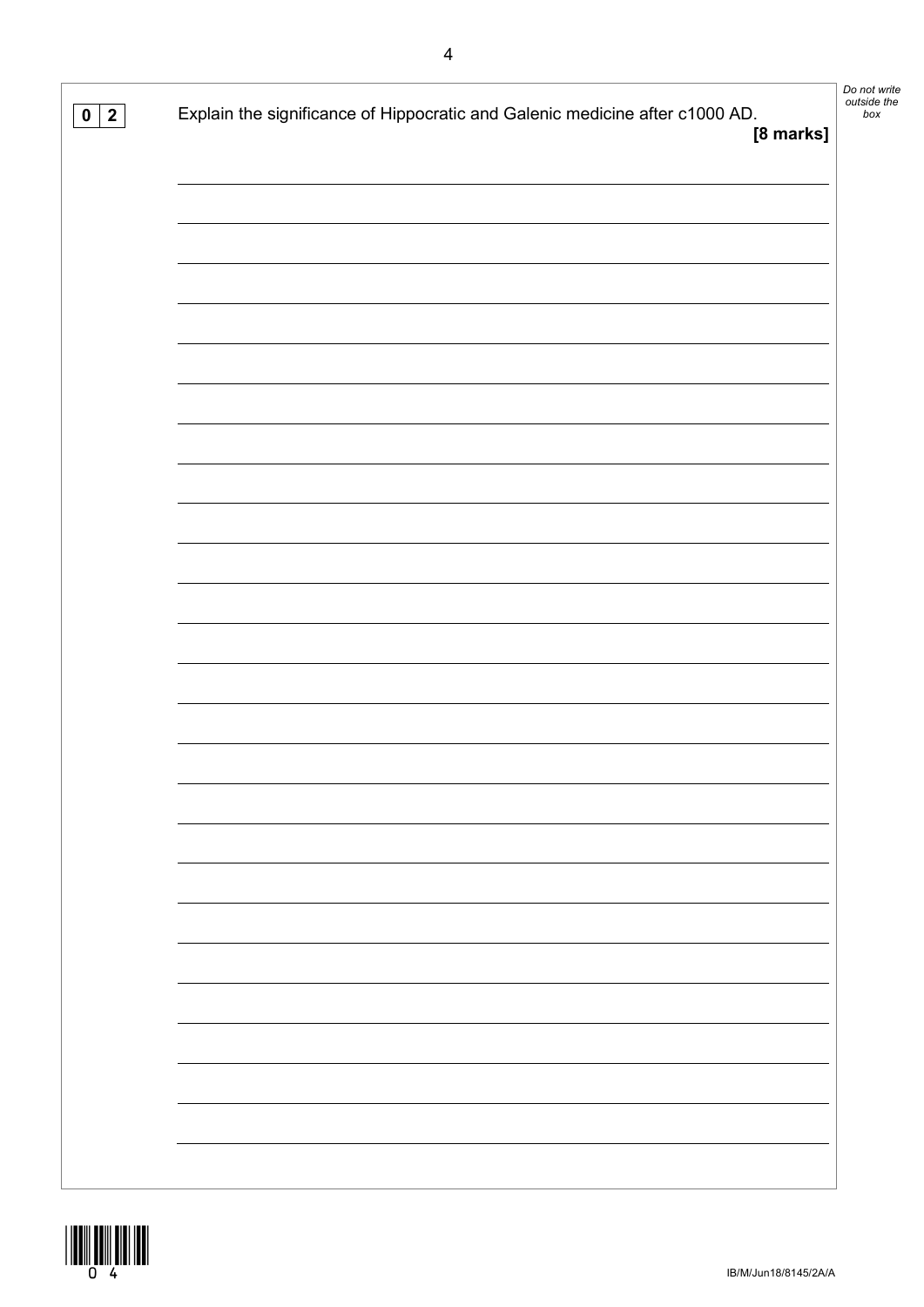| Extra space |  |  |  |
|-------------|--|--|--|
|             |  |  |  |
|             |  |  |  |
|             |  |  |  |
|             |  |  |  |
|             |  |  |  |
|             |  |  |  |
|             |  |  |  |
|             |  |  |  |
|             |  |  |  |
|             |  |  |  |
|             |  |  |  |
|             |  |  |  |
|             |  |  |  |
|             |  |  |  |
|             |  |  |  |
|             |  |  |  |
|             |  |  |  |

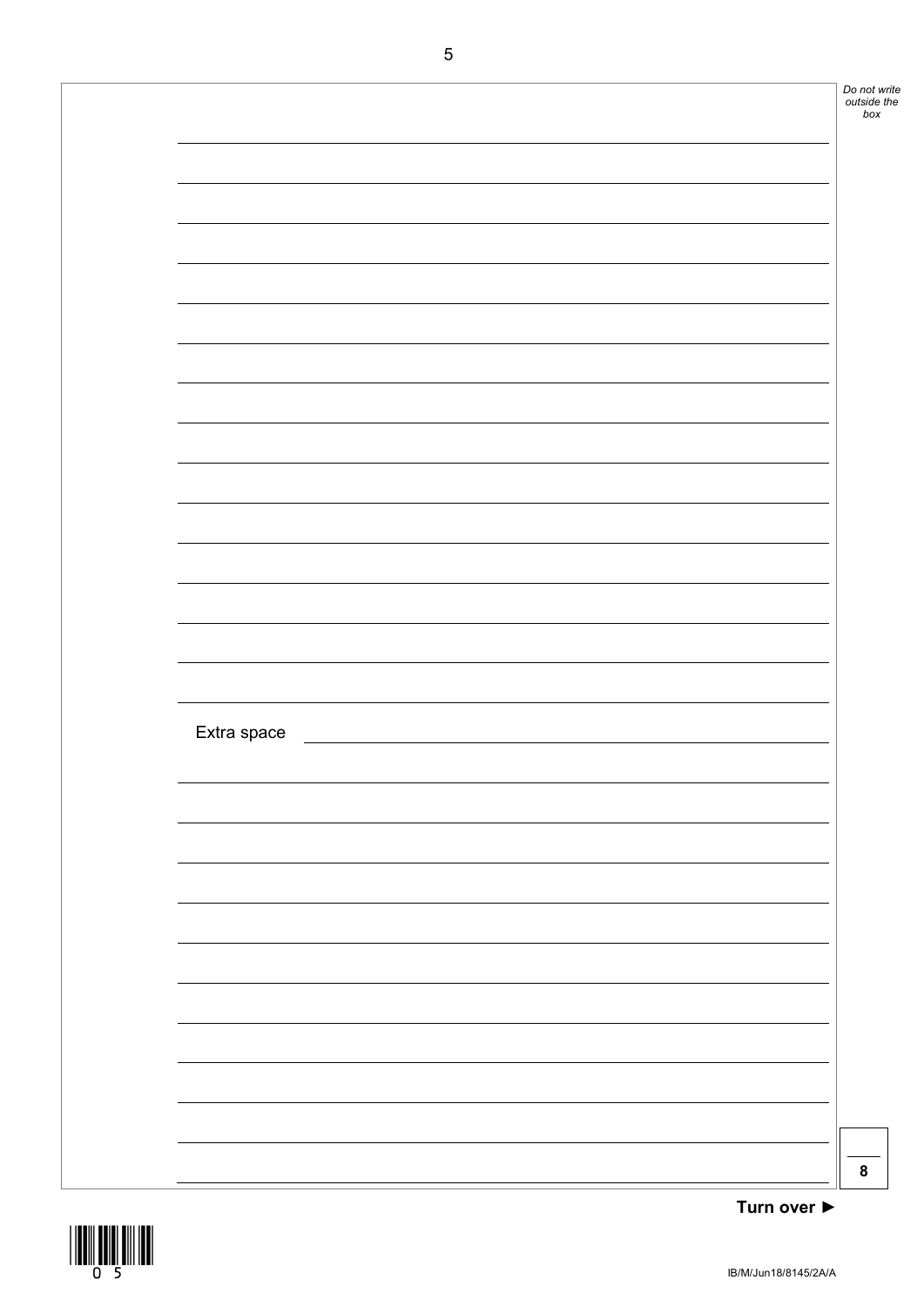| $\mathbf{3}$<br>$\mathbf 0$ | Compare surgery and anatomy during the Renaissance with surgery and anatomy in<br>the 19th century. | Do not write<br>outside the<br>box |
|-----------------------------|-----------------------------------------------------------------------------------------------------|------------------------------------|
|                             | In what ways were they similar?                                                                     |                                    |
|                             | Explain your answer with reference to both periods.<br>[8 marks]                                    |                                    |
|                             |                                                                                                     |                                    |
|                             |                                                                                                     |                                    |
|                             |                                                                                                     |                                    |
|                             |                                                                                                     |                                    |
|                             |                                                                                                     |                                    |
|                             |                                                                                                     |                                    |
|                             |                                                                                                     |                                    |
|                             |                                                                                                     |                                    |
|                             |                                                                                                     |                                    |
|                             |                                                                                                     |                                    |
|                             |                                                                                                     |                                    |
|                             |                                                                                                     |                                    |
|                             |                                                                                                     |                                    |

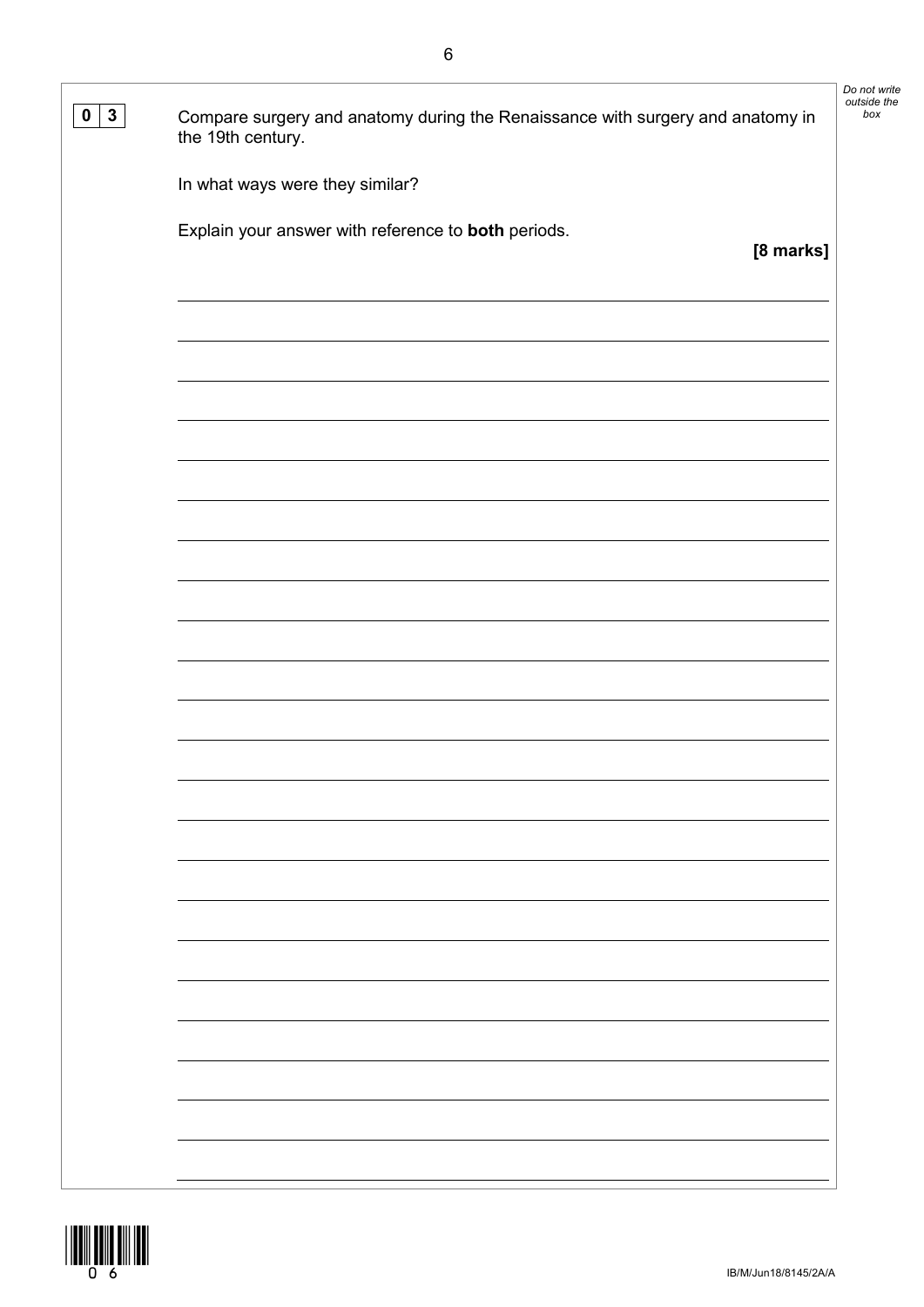|                                                                 | Do not write<br>outside the |
|-----------------------------------------------------------------|-----------------------------|
|                                                                 | box                         |
|                                                                 |                             |
|                                                                 |                             |
|                                                                 |                             |
|                                                                 |                             |
|                                                                 |                             |
|                                                                 |                             |
|                                                                 |                             |
|                                                                 |                             |
|                                                                 |                             |
|                                                                 |                             |
|                                                                 |                             |
|                                                                 |                             |
|                                                                 |                             |
|                                                                 |                             |
|                                                                 |                             |
|                                                                 |                             |
|                                                                 |                             |
|                                                                 |                             |
|                                                                 |                             |
|                                                                 |                             |
|                                                                 |                             |
|                                                                 |                             |
|                                                                 |                             |
| Extra space<br><u> 1980 - Johann Barbara, martxa amerikan p</u> |                             |
|                                                                 |                             |
|                                                                 |                             |
|                                                                 |                             |
|                                                                 |                             |
|                                                                 |                             |
|                                                                 |                             |
|                                                                 |                             |
|                                                                 |                             |
|                                                                 |                             |
|                                                                 |                             |
|                                                                 |                             |
|                                                                 |                             |
|                                                                 |                             |
|                                                                 |                             |
|                                                                 |                             |
|                                                                 |                             |
|                                                                 | 8                           |

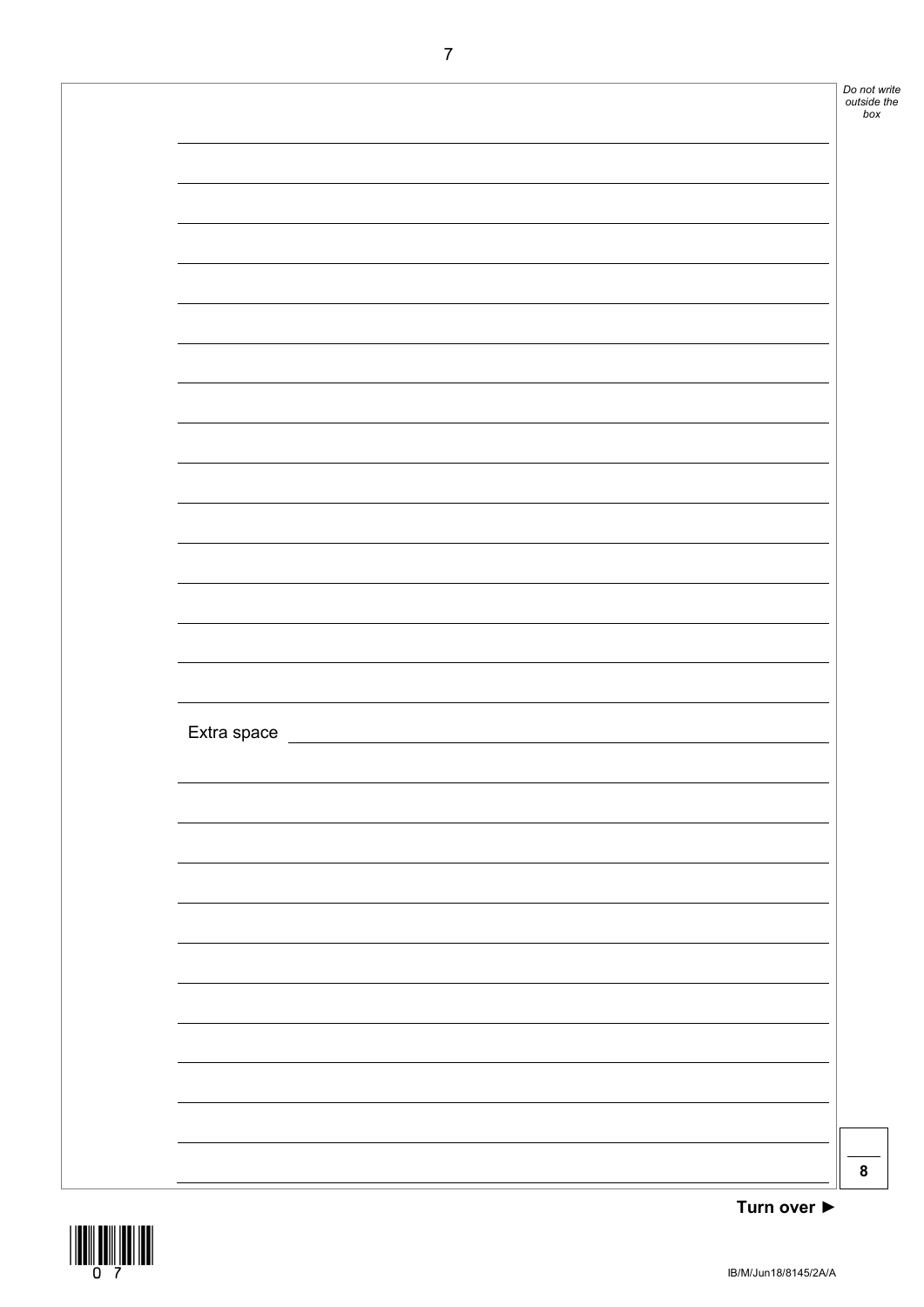

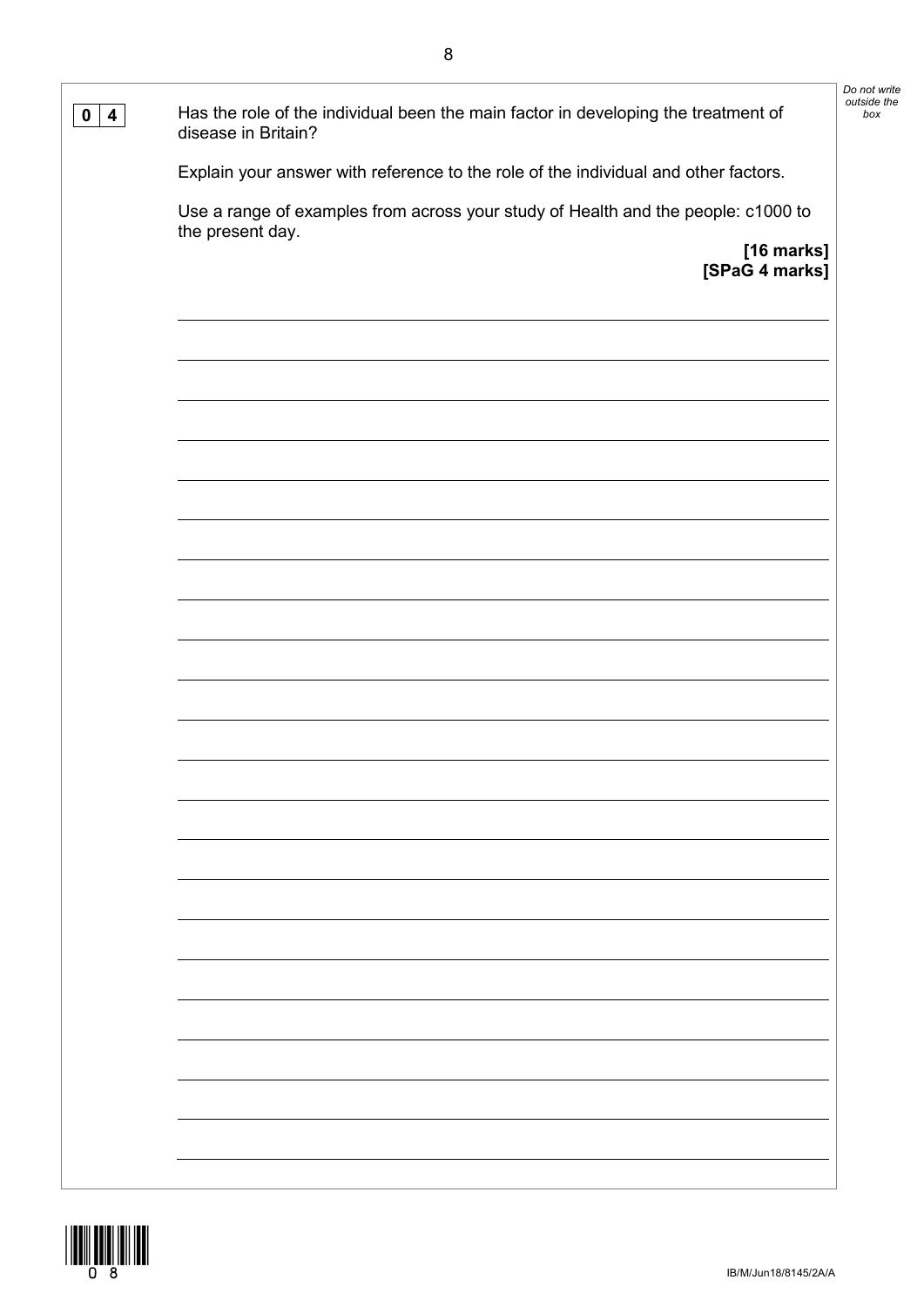



**Turn over ►**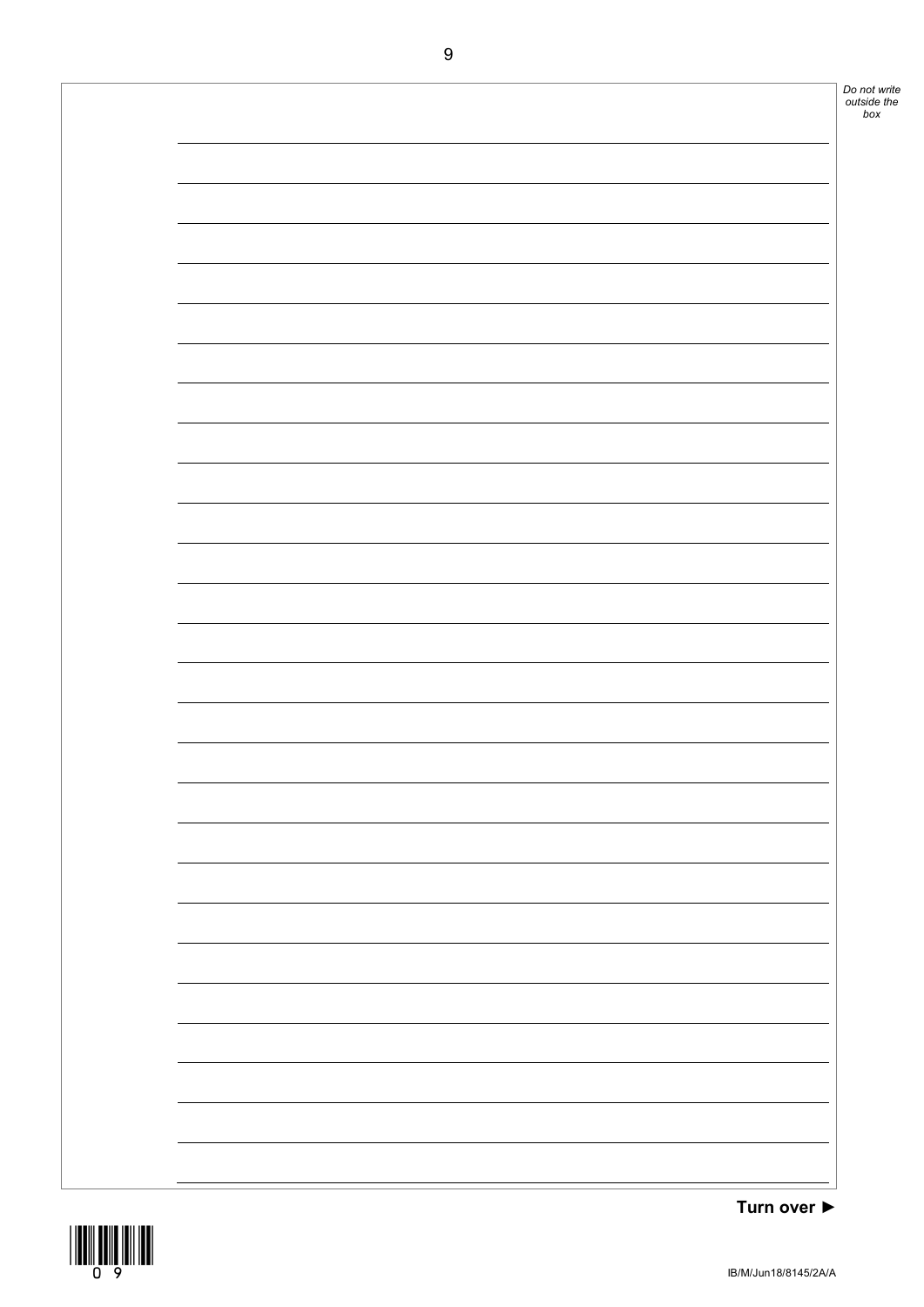

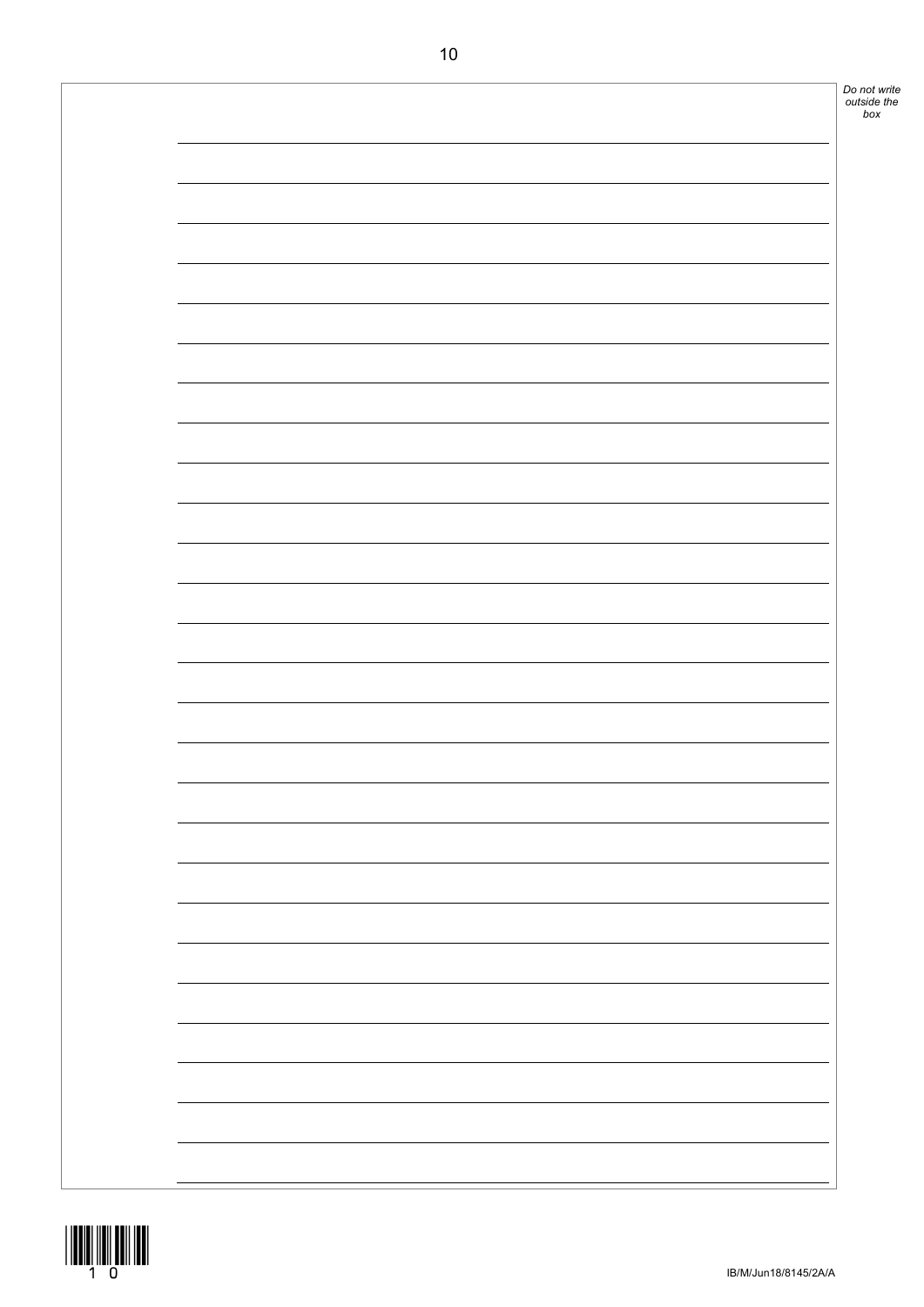| Extra space      | box |
|------------------|-----|
|                  |     |
|                  |     |
|                  |     |
|                  |     |
|                  |     |
|                  |     |
|                  |     |
|                  |     |
|                  |     |
|                  |     |
|                  |     |
|                  |     |
|                  |     |
|                  |     |
|                  |     |
|                  |     |
|                  |     |
|                  |     |
|                  |     |
|                  |     |
|                  |     |
|                  |     |
|                  |     |
|                  |     |
|                  | 20  |
|                  |     |
| END OF QUESTIONS |     |

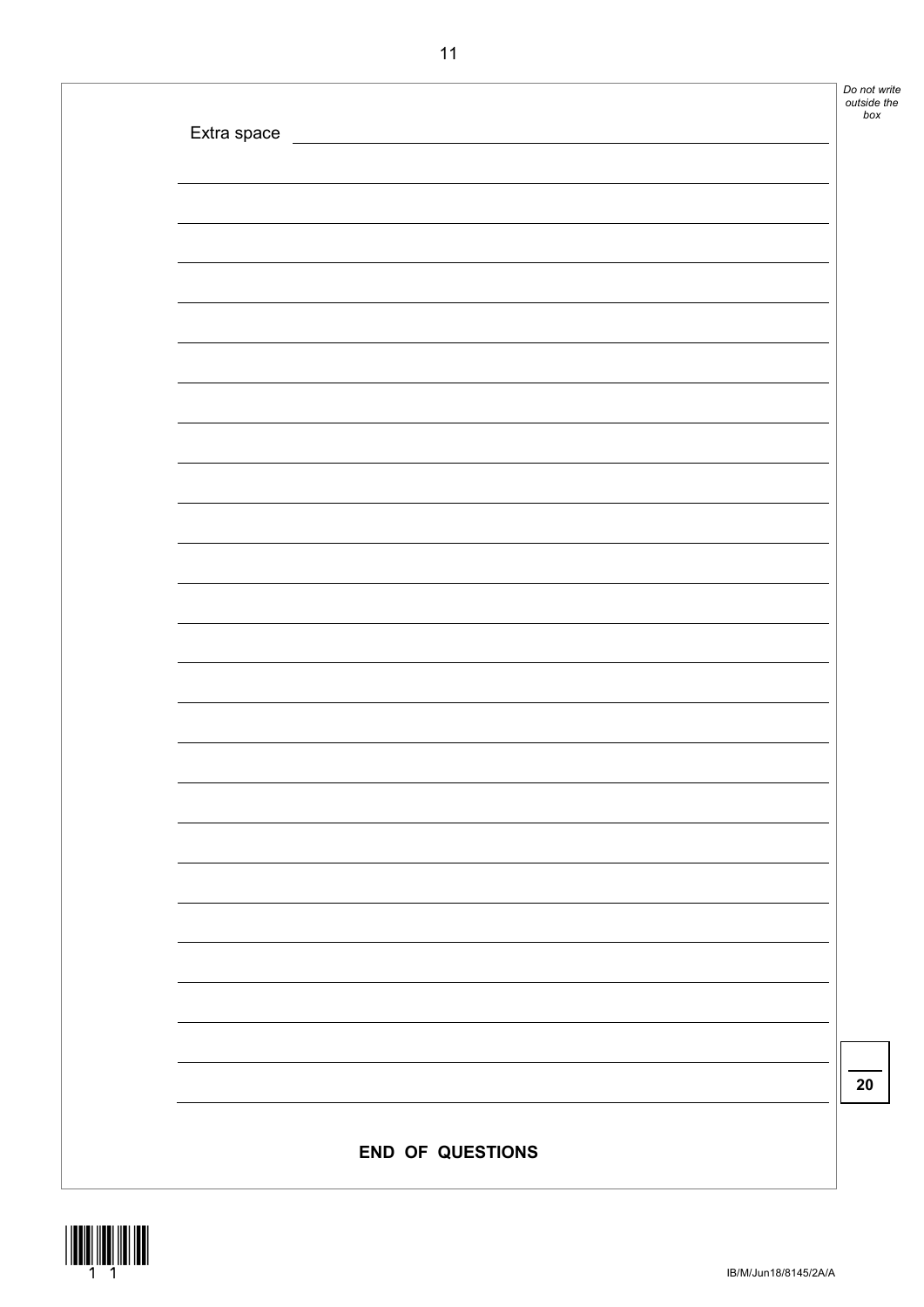

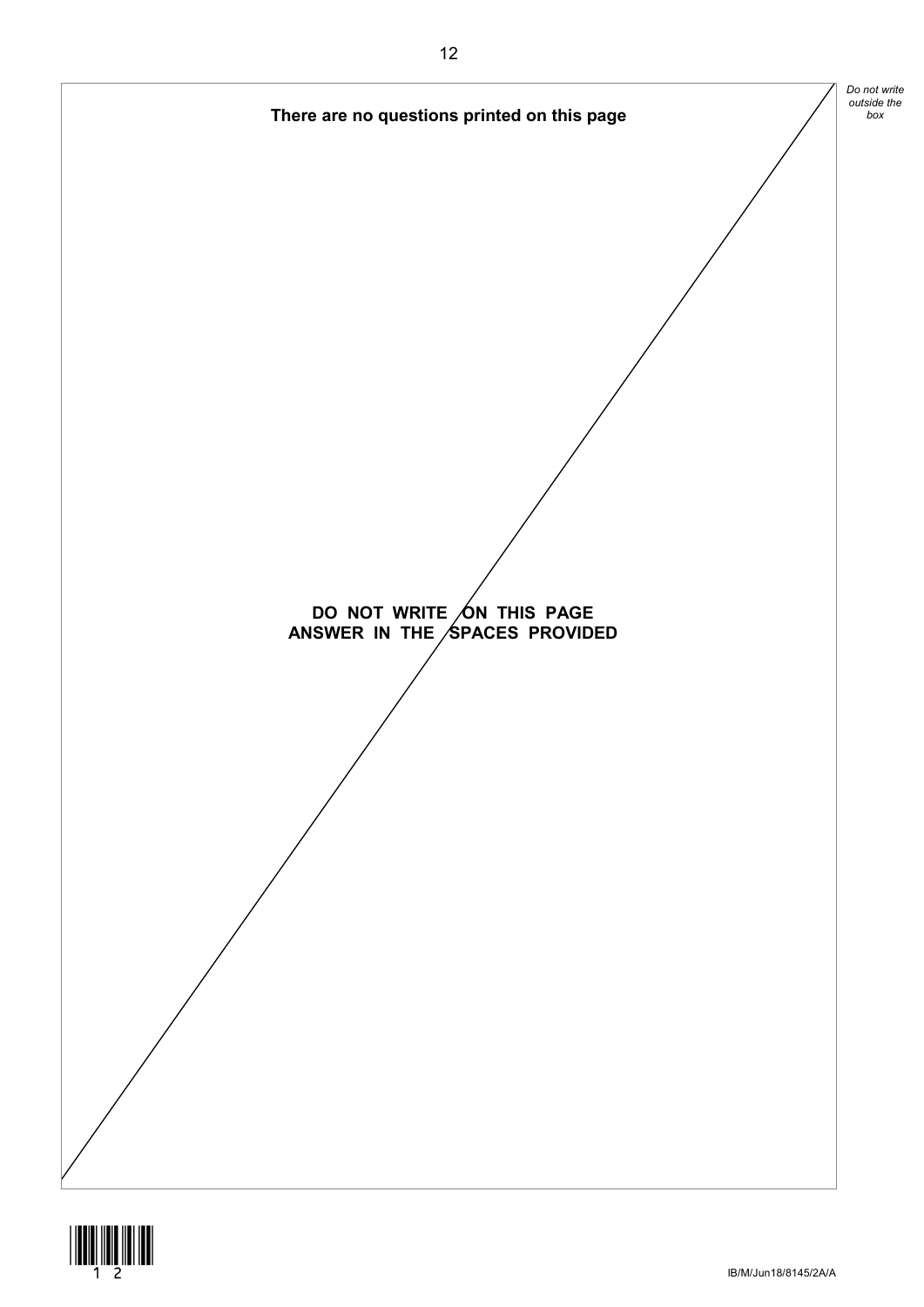| Question<br>number | Additional page, if required.<br>Write the question numbers in the left-hand margin. | outsiae<br>دەط |
|--------------------|--------------------------------------------------------------------------------------|----------------|
|                    |                                                                                      |                |
|                    |                                                                                      |                |
|                    |                                                                                      |                |
|                    |                                                                                      |                |
|                    |                                                                                      |                |
|                    |                                                                                      |                |
|                    |                                                                                      |                |
|                    |                                                                                      |                |
|                    |                                                                                      |                |
|                    |                                                                                      |                |
|                    |                                                                                      |                |
|                    |                                                                                      |                |
|                    |                                                                                      |                |
|                    |                                                                                      |                |
|                    |                                                                                      |                |
|                    |                                                                                      |                |
|                    |                                                                                      |                |
|                    |                                                                                      |                |
|                    |                                                                                      |                |
|                    |                                                                                      |                |
|                    |                                                                                      |                |
|                    |                                                                                      |                |
|                    |                                                                                      |                |
|                    |                                                                                      |                |
|                    |                                                                                      |                |
|                    |                                                                                      |                |
|                    |                                                                                      |                |
|                    |                                                                                      |                |
|                    |                                                                                      |                |
|                    |                                                                                      |                |

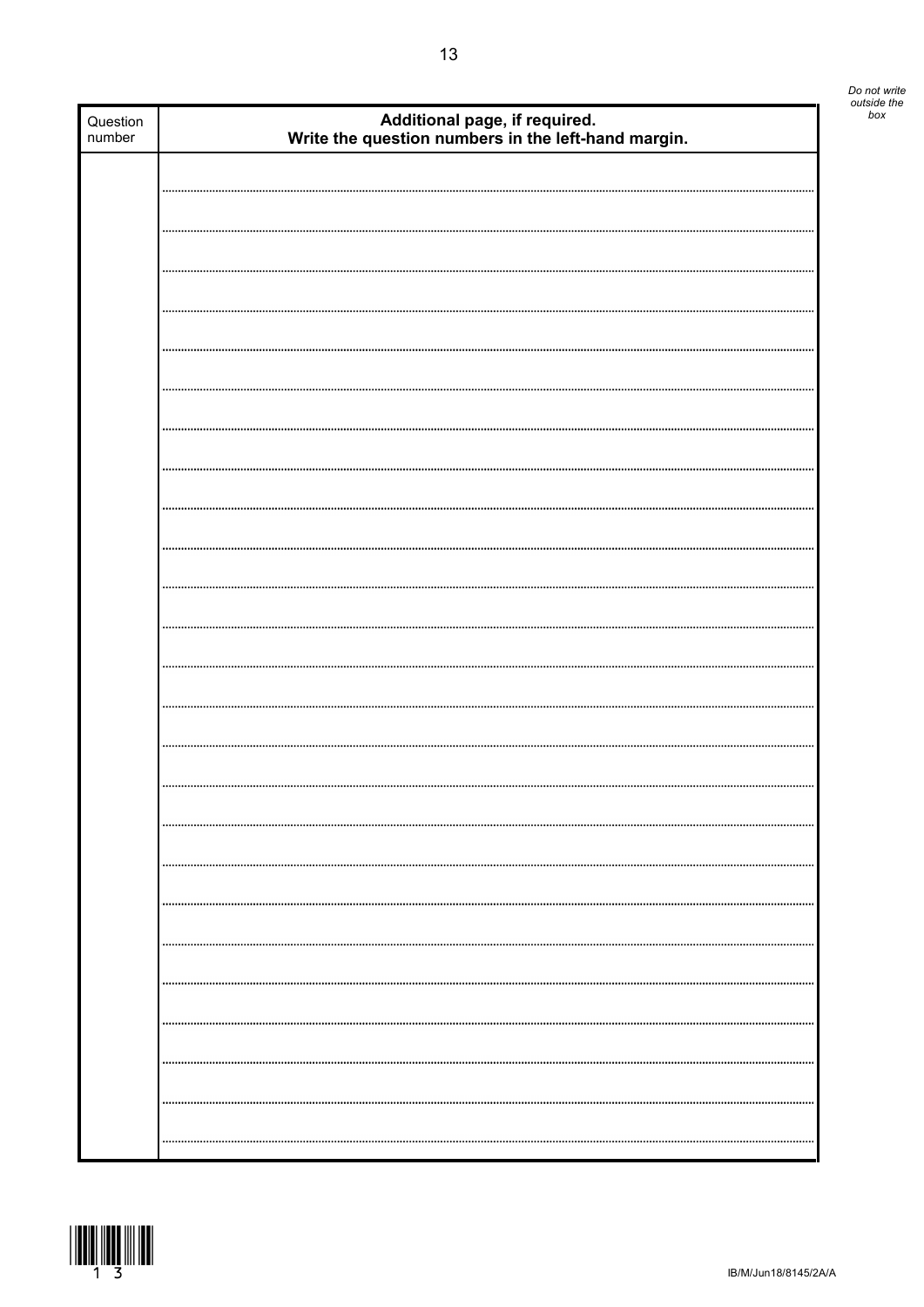| Question<br>number | Additional page, if required.<br>Write the question numbers in the left-hand margin. | outsiae<br>bo) |
|--------------------|--------------------------------------------------------------------------------------|----------------|
|                    |                                                                                      |                |
|                    |                                                                                      |                |
|                    |                                                                                      |                |
|                    |                                                                                      |                |
|                    |                                                                                      |                |
|                    |                                                                                      |                |
|                    |                                                                                      |                |
|                    |                                                                                      |                |
|                    |                                                                                      |                |
|                    |                                                                                      |                |
|                    |                                                                                      |                |
|                    |                                                                                      |                |
|                    |                                                                                      |                |
|                    |                                                                                      |                |
|                    |                                                                                      |                |
|                    |                                                                                      |                |
|                    |                                                                                      |                |
|                    |                                                                                      |                |
|                    |                                                                                      |                |
|                    |                                                                                      |                |
|                    |                                                                                      |                |
|                    |                                                                                      |                |
|                    |                                                                                      |                |
|                    |                                                                                      |                |
|                    |                                                                                      |                |
|                    |                                                                                      |                |
|                    |                                                                                      |                |
|                    |                                                                                      |                |
|                    |                                                                                      |                |
|                    |                                                                                      |                |
|                    |                                                                                      |                |
|                    |                                                                                      |                |
|                    |                                                                                      |                |
|                    |                                                                                      |                |
|                    |                                                                                      |                |
|                    |                                                                                      |                |
|                    |                                                                                      |                |
|                    |                                                                                      |                |
|                    |                                                                                      |                |
|                    |                                                                                      |                |
|                    |                                                                                      |                |
|                    |                                                                                      |                |
|                    | <br>                                                                                 |                |

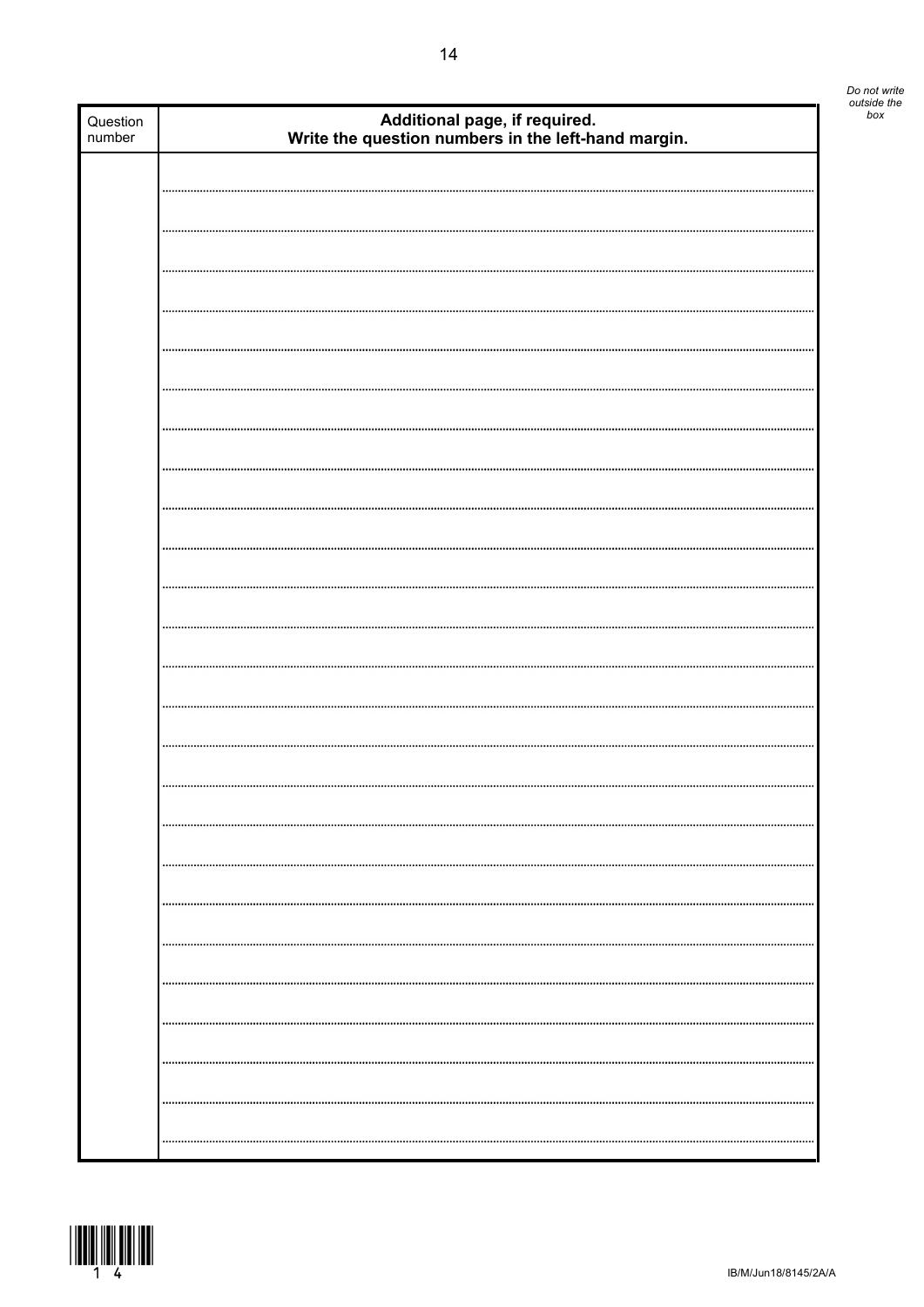| Question<br>number | Additional page, if required.<br>Write the question numbers in the left-hand margin. | outside |
|--------------------|--------------------------------------------------------------------------------------|---------|
|                    |                                                                                      |         |
|                    |                                                                                      |         |
|                    |                                                                                      |         |
|                    |                                                                                      |         |
|                    |                                                                                      |         |
|                    |                                                                                      |         |
|                    |                                                                                      |         |
|                    |                                                                                      |         |
|                    |                                                                                      |         |
|                    |                                                                                      |         |
|                    |                                                                                      |         |
|                    |                                                                                      |         |
|                    |                                                                                      |         |
|                    |                                                                                      |         |
|                    |                                                                                      |         |
|                    |                                                                                      |         |
|                    |                                                                                      |         |
|                    |                                                                                      |         |
|                    |                                                                                      |         |
|                    |                                                                                      |         |
|                    |                                                                                      |         |
|                    |                                                                                      |         |
|                    |                                                                                      |         |
|                    |                                                                                      |         |
|                    |                                                                                      |         |
|                    |                                                                                      |         |
|                    |                                                                                      |         |
|                    |                                                                                      |         |
|                    |                                                                                      |         |
|                    |                                                                                      |         |
|                    |                                                                                      |         |
|                    |                                                                                      |         |
|                    |                                                                                      |         |